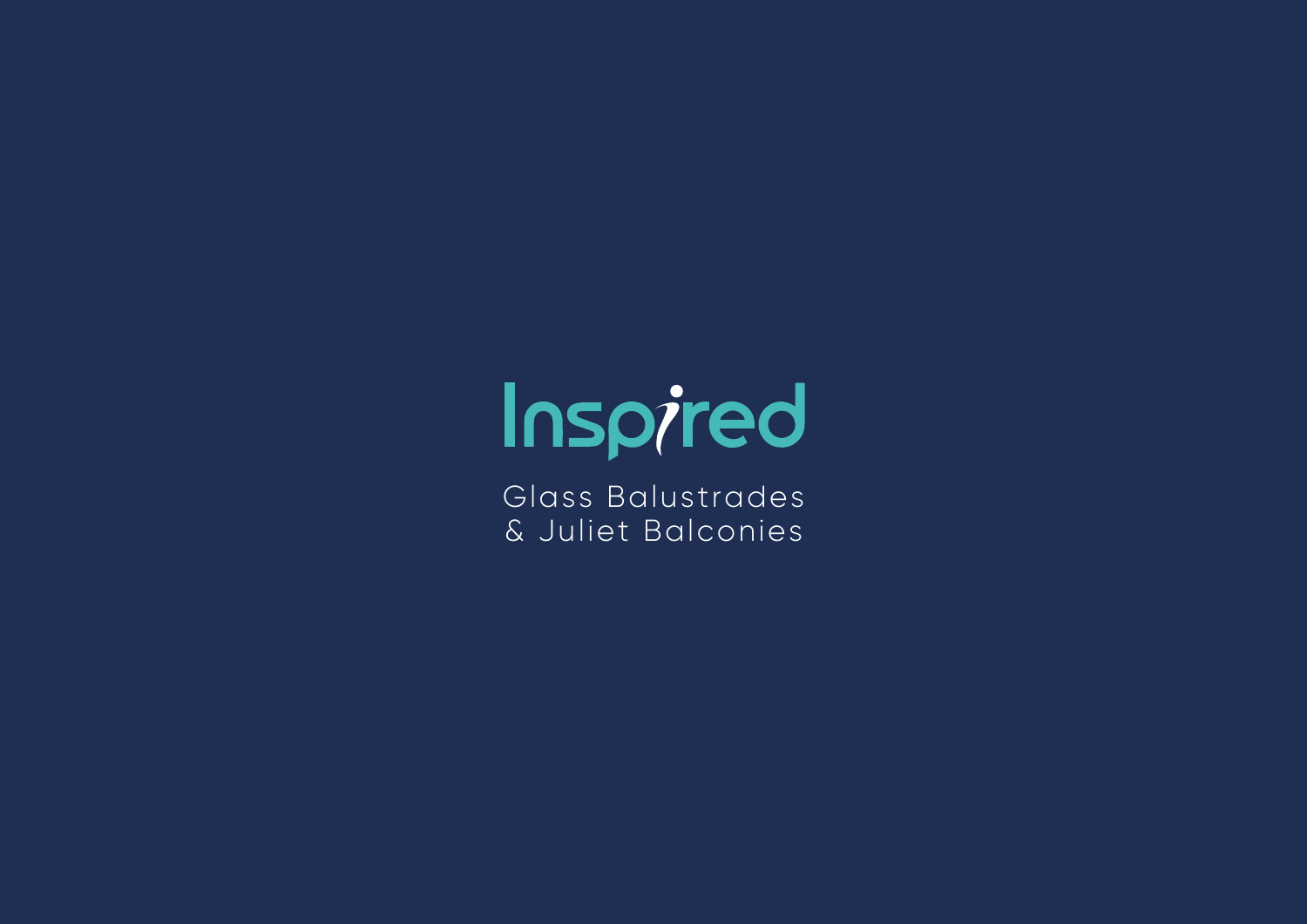Welcome

### Strength and Safety with Style

iVision Glass Balustrades and Juliet Balconies from Inspired Architectural Solutions bring together the very best in safety, coupled with designled aesthetics, resulting in a range of products which lead the way, both in terms of practicality and stunning good looks. Ideal for projects on residential properties and commercial buildings alike, the iVision range of Glass Balustrades, iGuard Glass Balustrades and Juliet Balcony solutions offer a sleek appearance, along with the reassurance of British Standards approval for your complete peace of mind.

With strength at their core, iVision and iGuard systems not only offer uncompromising safety, but the support package available ensures a hassle-free route to planning, designing and building our range of beautiful balustrades and balconies.

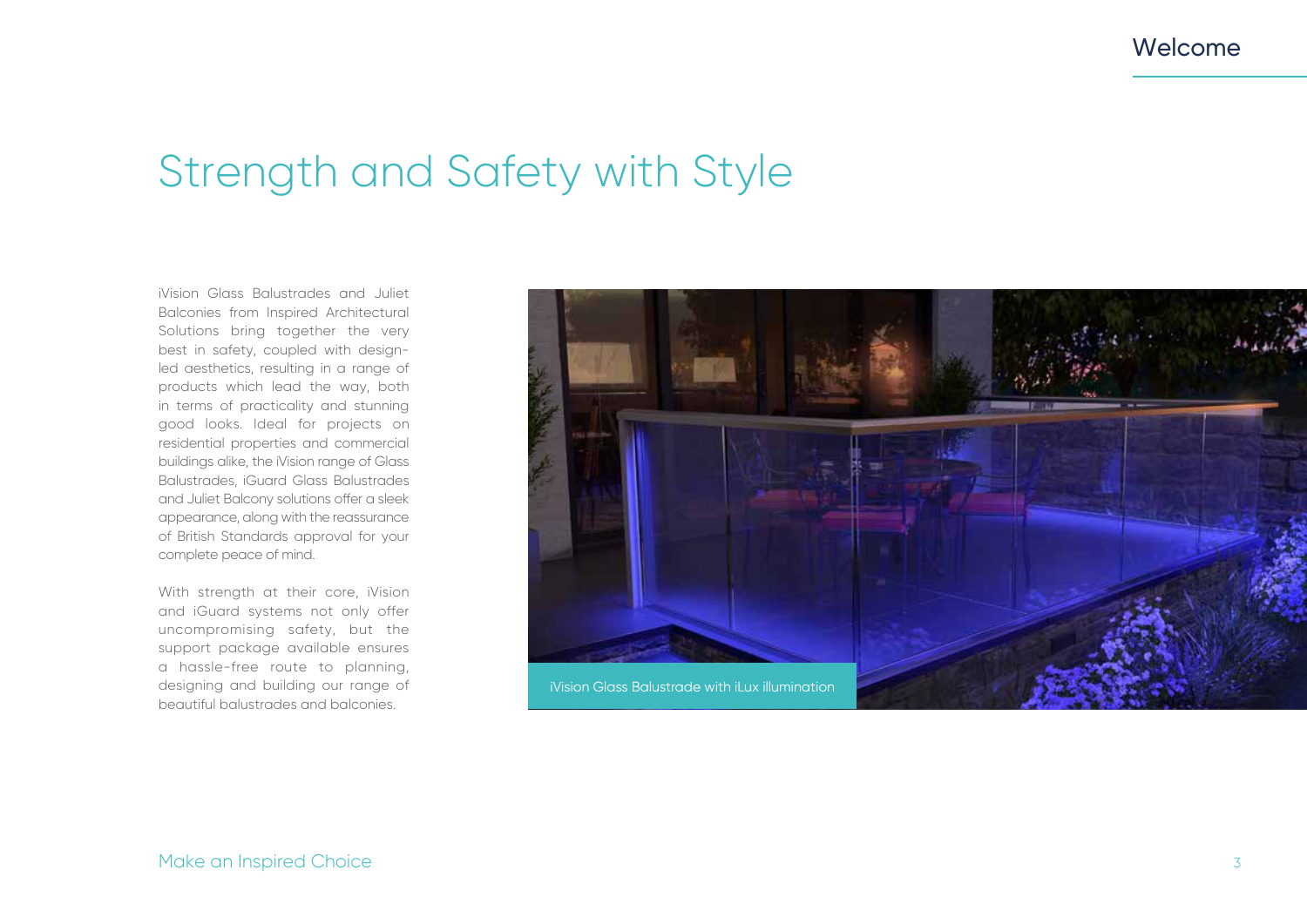

# Inspired living



Make an Inspired Choice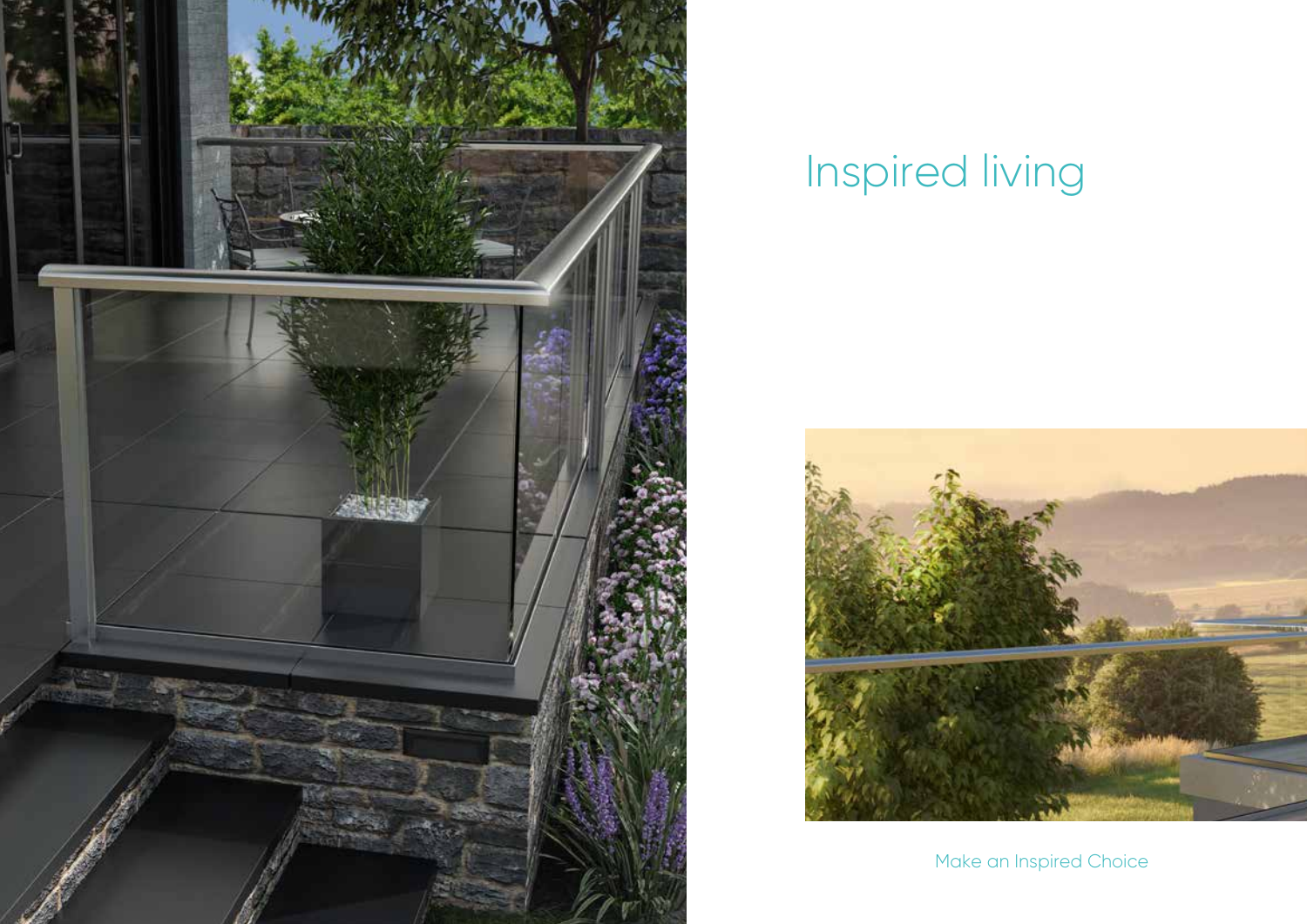#### Vision Glass Balustrades

iVision Glass Balustrades are the perfect solution to enhance any interior or exterior contemporary space.

Not only is the iVision Glass Balustrade system the strongest of its kind on the market, it has also been design engineered to feature more glass and fewer posts. The result is minimal sightlines, creating a balustrade that offers the perfect addition without comprising on safety or aesthetics.

Each iVision Glass Balustrade can be designed to suit your project. Using our unique online balustrade designer, iVision Glass Balustrades can be configured to your exact requirements in a matter of minutes.

Create your own unique design with the iVision system. Choose from a range of glass types including toughened, heat soaked toughened, low iron and toughened laminated. As well as clear or opaque glass, choose from a selection of coloured tints. You can also select the perfect finish for your project from our stunning range, including stainless steel effect, wood effect or painted finishes. For that extra special touch, give your balustrade the 'wow factor' by including the unique iLux multi-coloured LED lighting system.

#### iVision, the inspired design-led solution for:

- Patios
- Balconies both interior and exterior
- Walkways



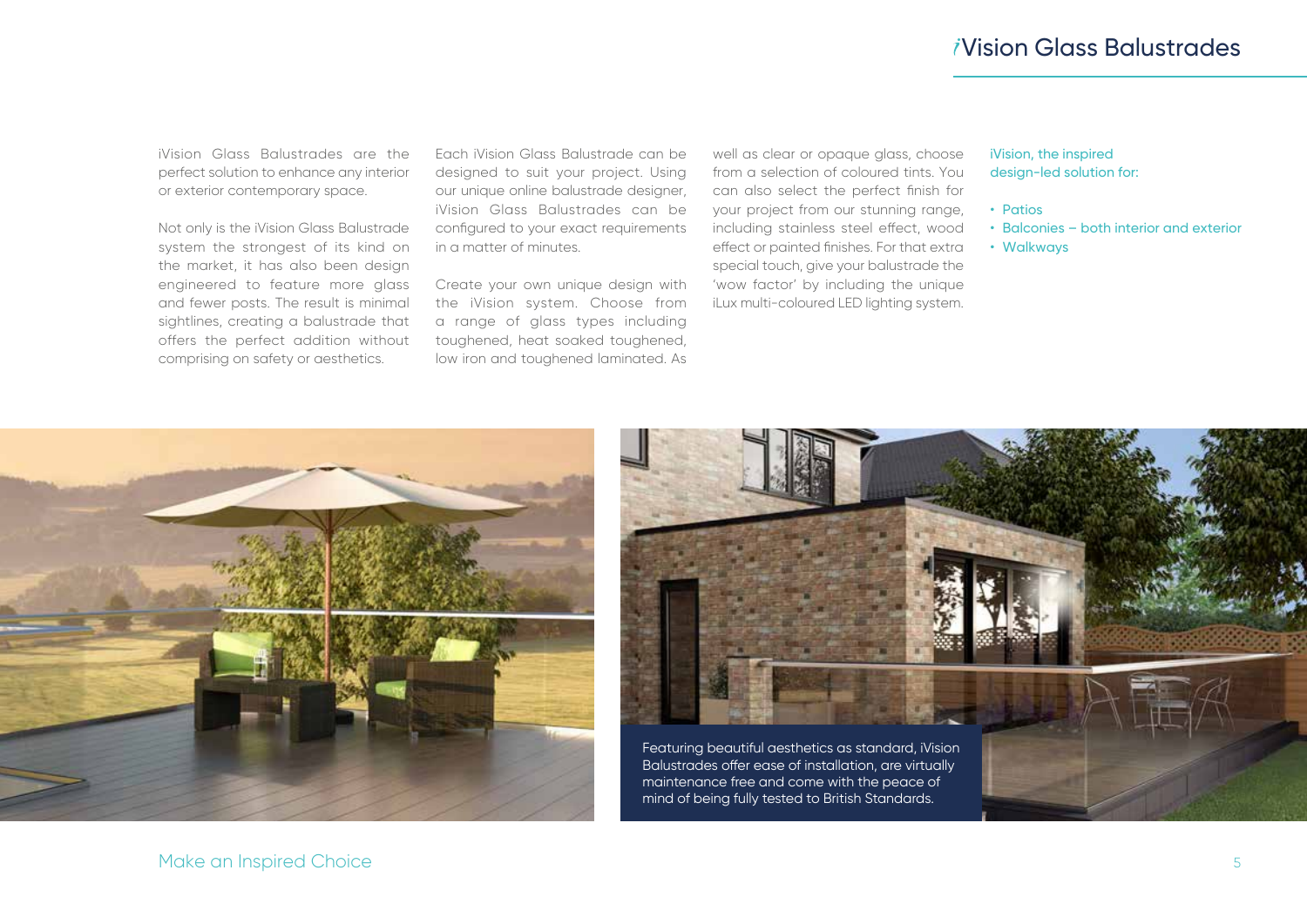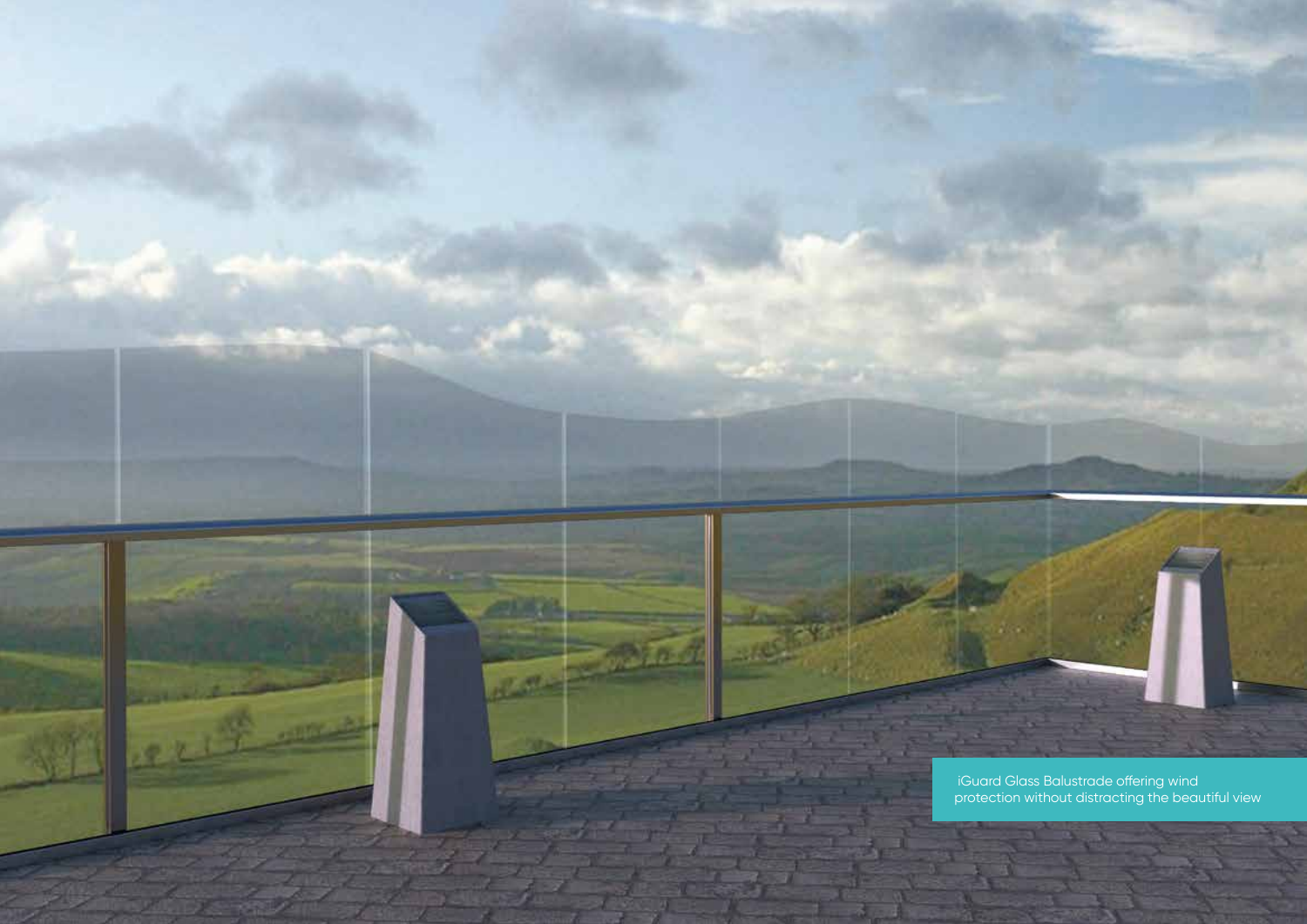## Peace of mind as standard

A superb combination of strength, practicality and sleek design, iGuard Glass Balustrades are fully British Standard tested for your complete peace of mind. With each glass panel optimised to provide a combination of safety and ease of installation, the minimal handrail sightlines ensure a clean, contemporary look which belies the immense strength of the system.

Easy to install and virtually maintenance free, the iGuard range is the perfect choice for residential or commercial applications.

#### Privacy Screens

iGuard Privacy Screens are capable of heights of up to 1.8m as standard and offer a stylish solution where for either practical reasons or planning requirements privacy is paramount. Offered with opaque glass as standard, and with many other colour options available, privacy screens have never looked so good.

#### Wind Protection

The beauty of living in exposed, rugged locations is often lost due to the strong winds which characterise these areas. iGuard Glass Balustrades provide the perfect barrier against the elements while still allowing the beauty of the surroundings to be enjoyed.

#### Enhanced Safety

Where a balustrade with increased height is required due to enhanced safety requirements, look no further than the iGuard system. Ideal for areas used by children, the elderly, or simply in high risk areas where additional protection from a fall is necessary, iGuard offers the reassurance of British Standard accreditation, yet still offers the same slimline looks and beauty it shares with iVision Glass Balustrade.



iGuard Glass Balustrades offer total peace of mind for:

- Privacy screening on balconies
- Wind protection screens
- Areas requiring child-safety
- Nursing homes
- Commercial buildings, offices and hotels with increased risk of fall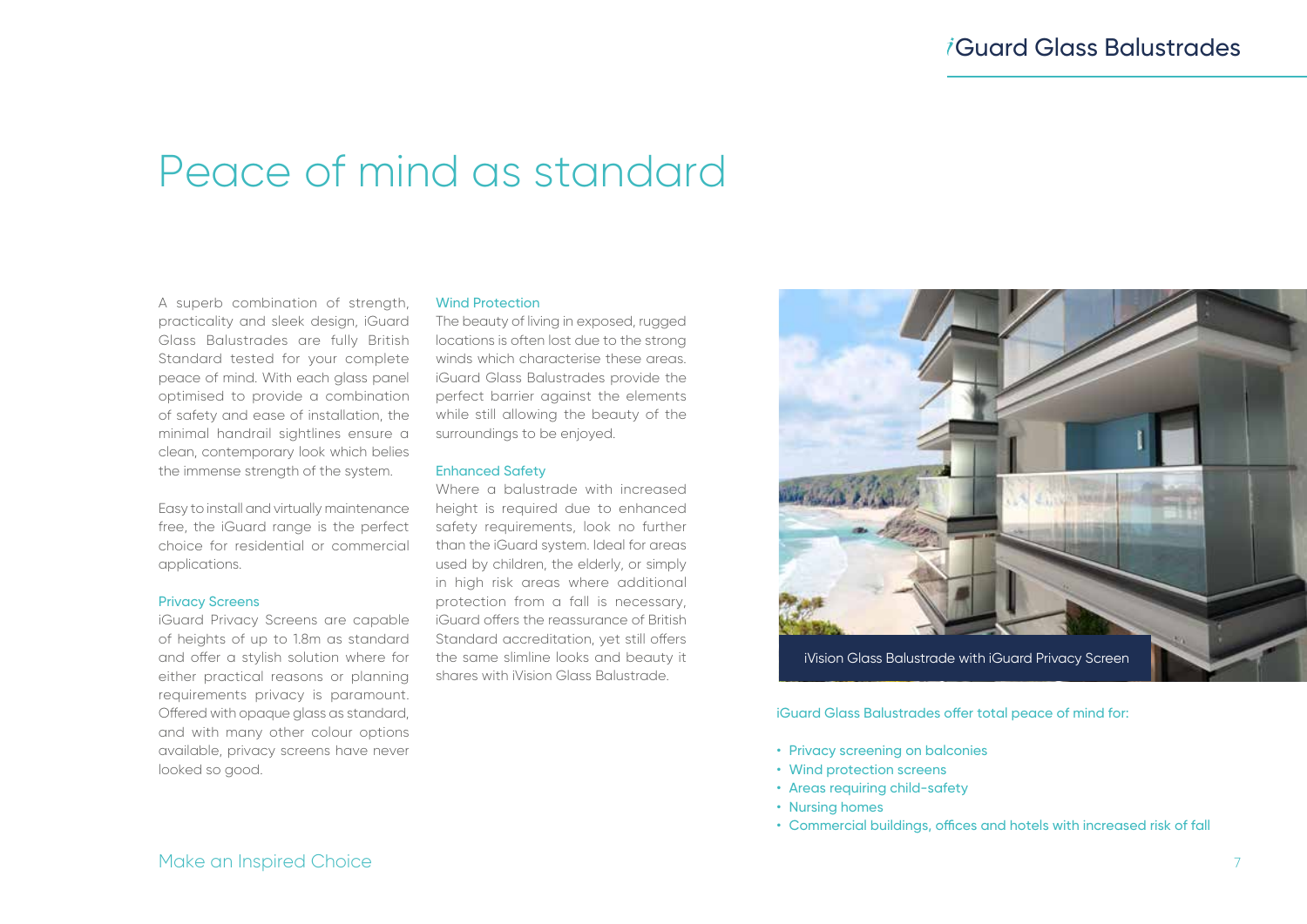### Modern practicality with a romantic past

#### • Virtually maintenance free

- Fully tested to British Standards
- Range of finishes to complement or contrast with the property
- A choice of glass options

The iVision Juliet Balcony is designed with safety at its heart. The unique design ensures a sleek contemporary appearance.

The cleverly concealed brackets ensure a stunningly simple balcony design that ensures your home or office is flooded with natural light.

The high-end aesthetics of our iVision Juliet Balconies create the appearance of light and space at a fraction of the cost of traditional balconies. A perfect choice for private homes, apartments and commercial buildings, iVision Juliet Balconies can be personalised to complement a wide array of buildings with a choice of finishes. These include stainless-steel effect, wood effect and painted as well as wide choice of glazing options.

Strong yet lightweight, iVision Juliet Balconies offer beautiful aesthetics combined with ease of installation at a competitive price point, making them the inspired option for both residential and commercial applications.

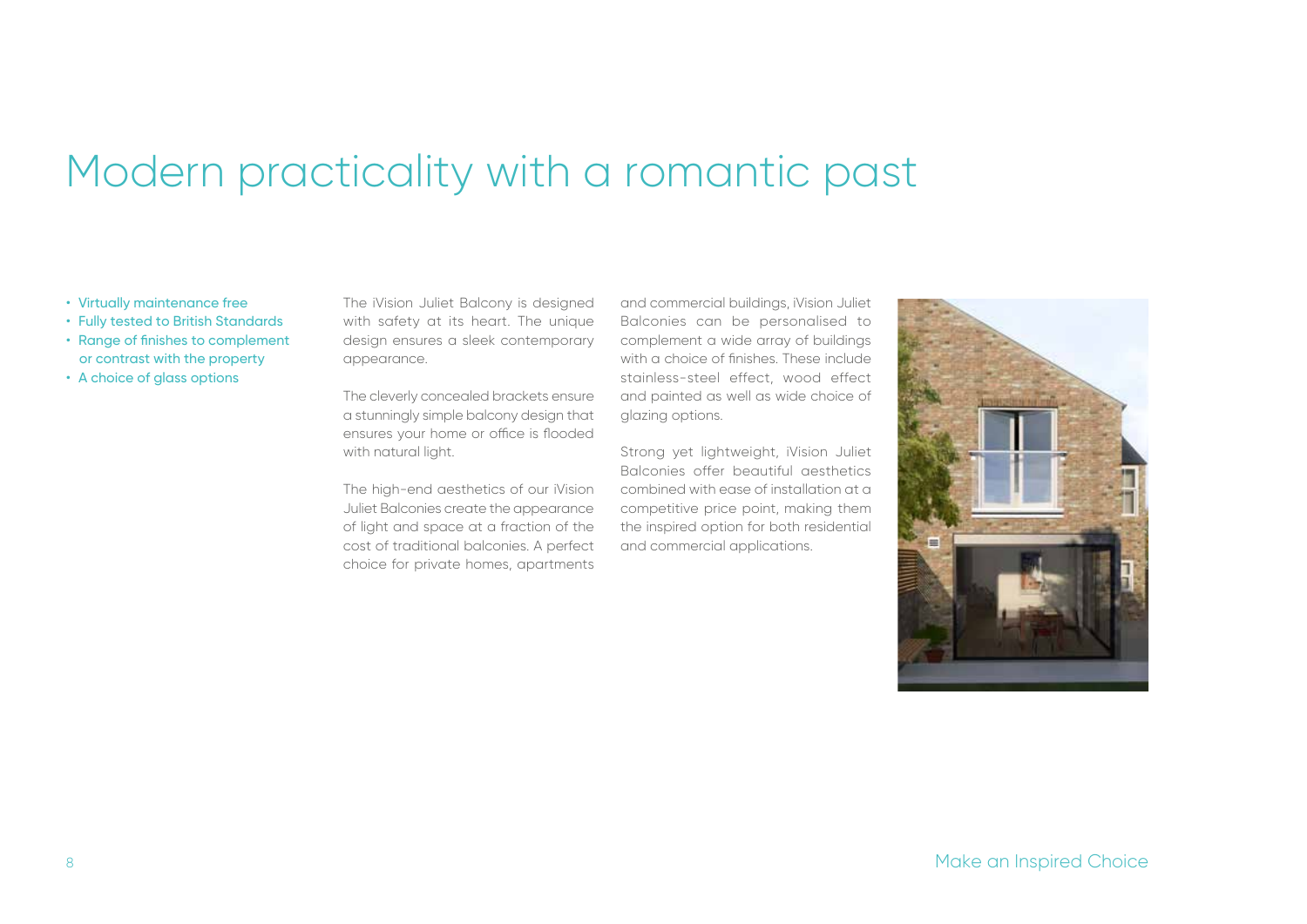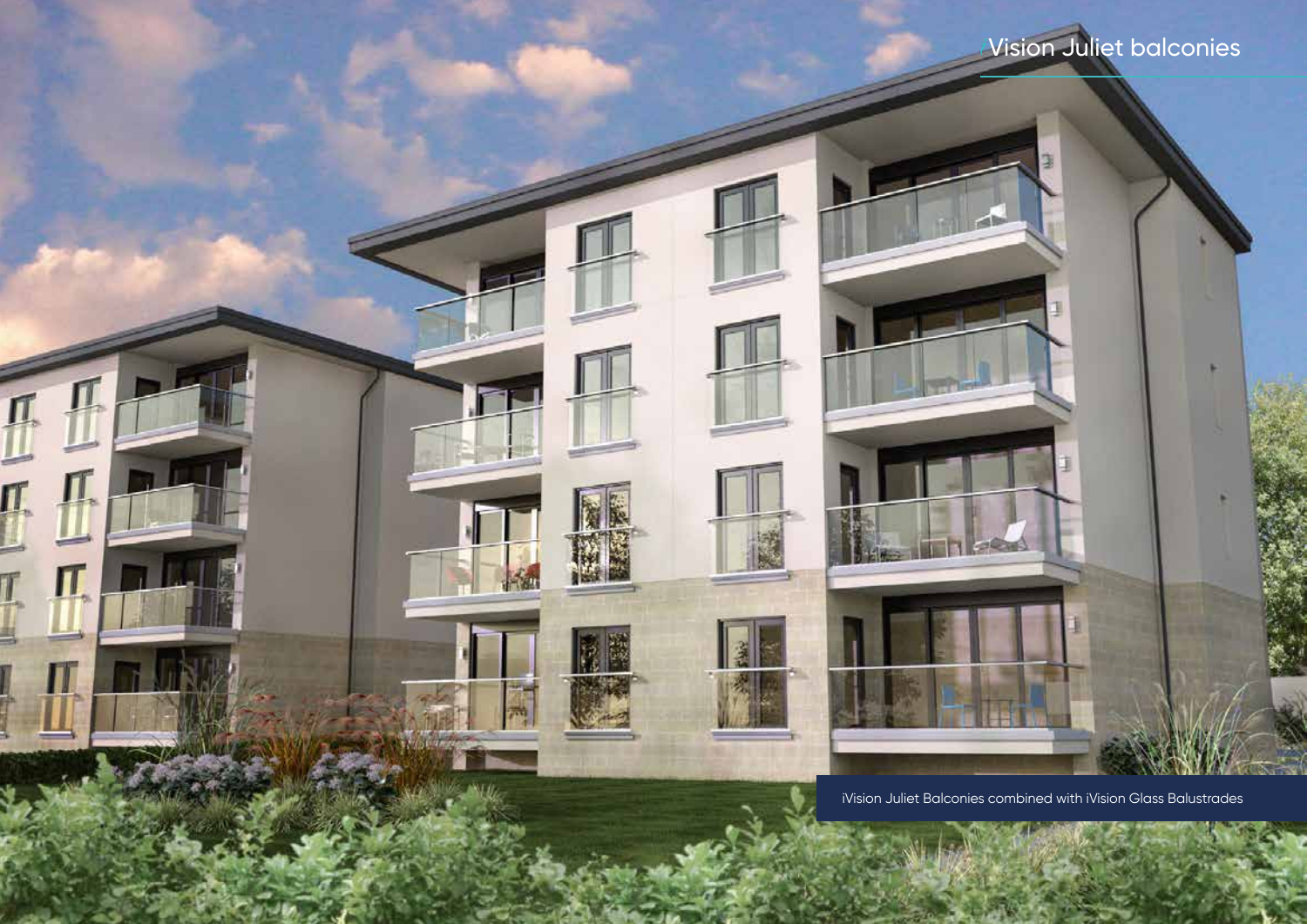The memorial concern person answers a three touch of a button. Enhance iVision and iGuard Glass Balustrades with the beauty of light. Our unique iLux LED system is fully tested for peace of mind and is suitable for external use, even in the harshest environments. The choice is yours, with light intensity and colour personalisation at the touch of a button.

ABIT

IZ .M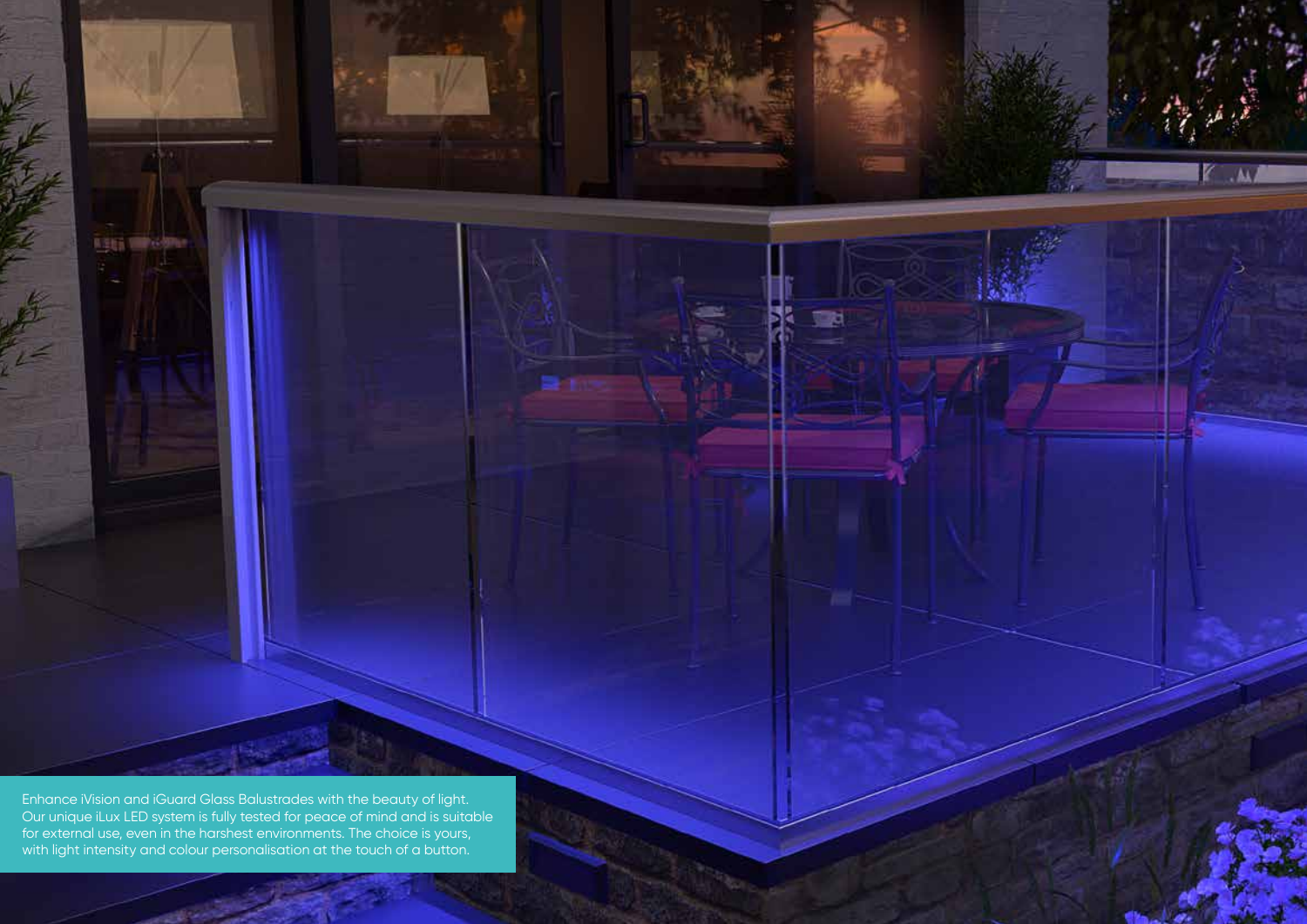

#### Lux illumination

## Let there be light

Add something extra special to your iVision Glass Balustrade or iGuard Glass Balustrade with the addition of our unique iLux LED lighting.

Easy to install and operate, and virtually maintenance free, iLux LED Illumination offers a choice of six colours as standard which can be further customised for depth of colour and luminosity to suit your mood and is the ideal upgrade for design conscious clients.

Not only does iLux Illumination add dramatic appeal to the iVision and iGuard ranges, it also enhances safety as balustrades and balconies are clearly defined in low light or at night. iLux Illumination provides homeowners, architects, developers and designers with a cost-effective, yet stunning enhancement which offers beauty with robust practicality.

iLux Illumination, the inspired choice for:

- iVision and iGuard Glass Balustrades
- Internal and external applications
- Private homes
- Apartments
- Hotels
- Commercial buildings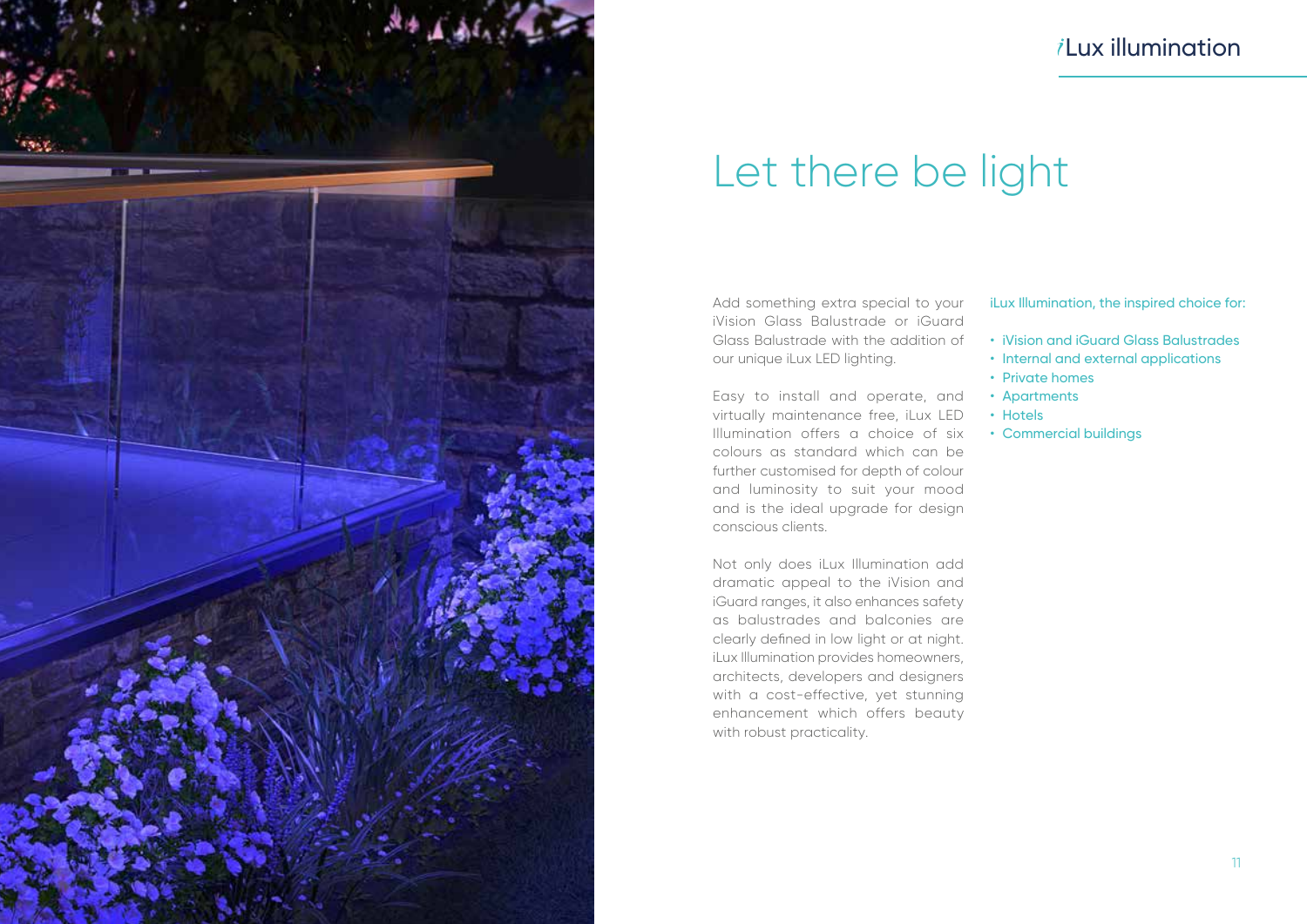

### Unrivalled quality and service

At Inspired, we work closely with our commercial partners to ensure that their projects are delivered on time and on budget. We understand the need for a combination of product performance, compliance and aesthetic appeal, which is also competitively priced to work within your budget.

Our iVision Glass Balustrades, iGuard Glass Balustrades and Juliet Balconies offer beautiful design together with a cost-effective solution. Our systems provide all the benefits associated with British design and manufacturing expertise as standard. They are performance tested, and feature components of the highest quality.

Use our unique online balustrade designer to quickly and efficiently configure your project.

N<br>Na

DESIGNED AND MANUFACTURED IN THE UK



UNRIVALLED CUSTOMER SERVICE



TESTED TO BRITISH STANDARDS

**DESIGN** AND QUOTE ONLINE



NATIONWIDE **DELIVERY** 



OF MIND

GUARANTEED FOR PEACE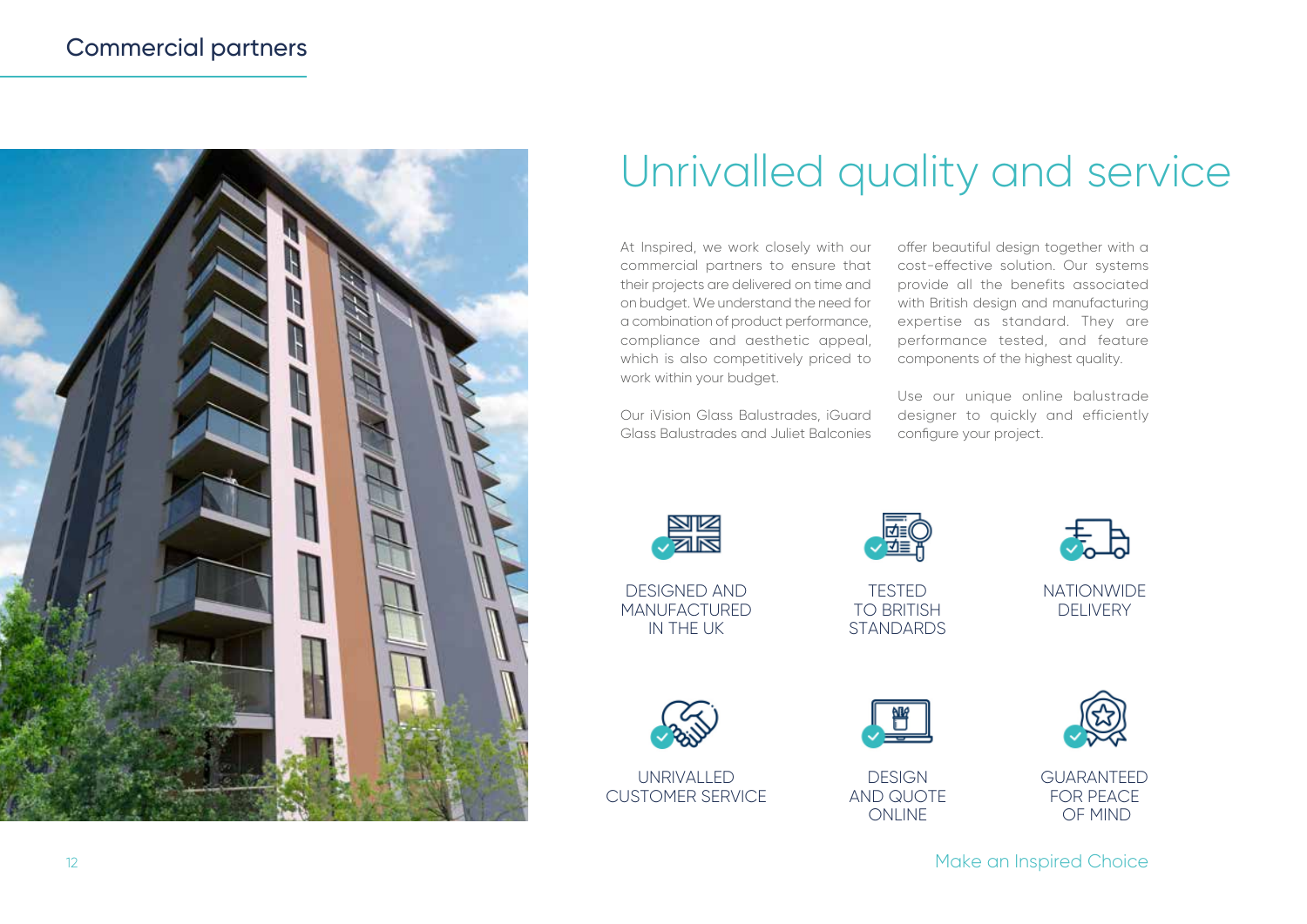### Inspired by you

We understand that your home is as unique as you are. Create your perfect balustrade and Juliet balcony using our unique balustrade designer. To get started, visit our website [www.](http://www.inspired-as.co.uk) [inspired-as.co.uk](http://www.inspired-as.co.uk) 

Choose from our beautiful range of options for everything from railings and posts to glass panels and lighting, and instantly view your design online.

Our unique designer puts you in control of creating your perfect balustrade or Juliet balcony.

The team at Inspired is also here to assist you with everything from initial design through to ordering and delivery.





Our experienced team can offer advice and guidance on suitable specifications and designs for each of our systems tailored to your specific project.



Create your chosen design online in a few clicks using our state-of-the-art unique online balustrade designer.



Easy-fit features and glass from 10mm thick create a range of products that are suitable for installation without the need for expensive glass lifting or manual handling equipment.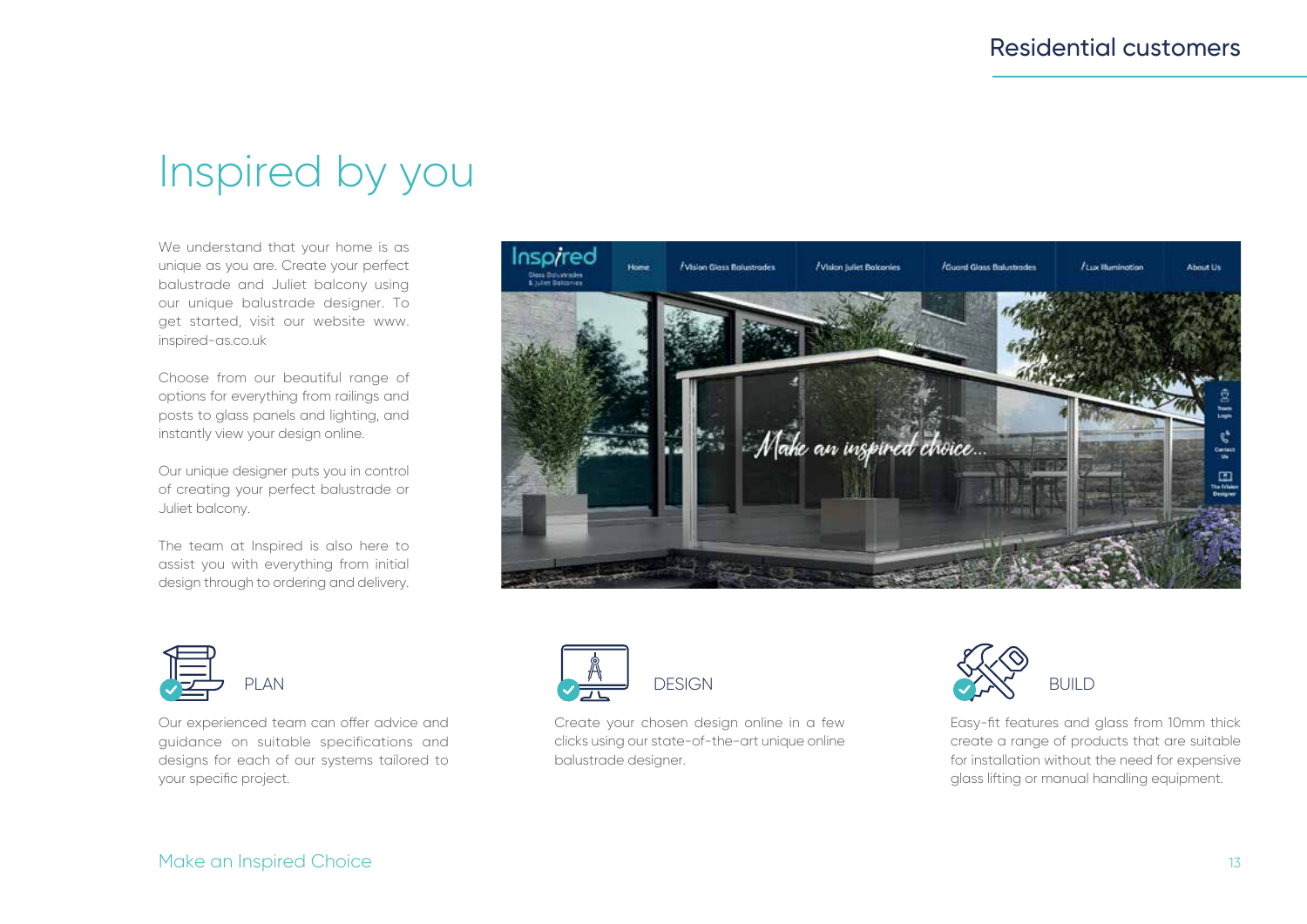## Get inspired



Contact us to talk about your design project and be **Inspired** 

**T** 01953 687 933

**E** [enquiries@inspired-as.co.uk](mailto:enquiries@inspired-as.co.uk)

**W** [inspired-as.co.uk](http://inspired-as.co.uk)